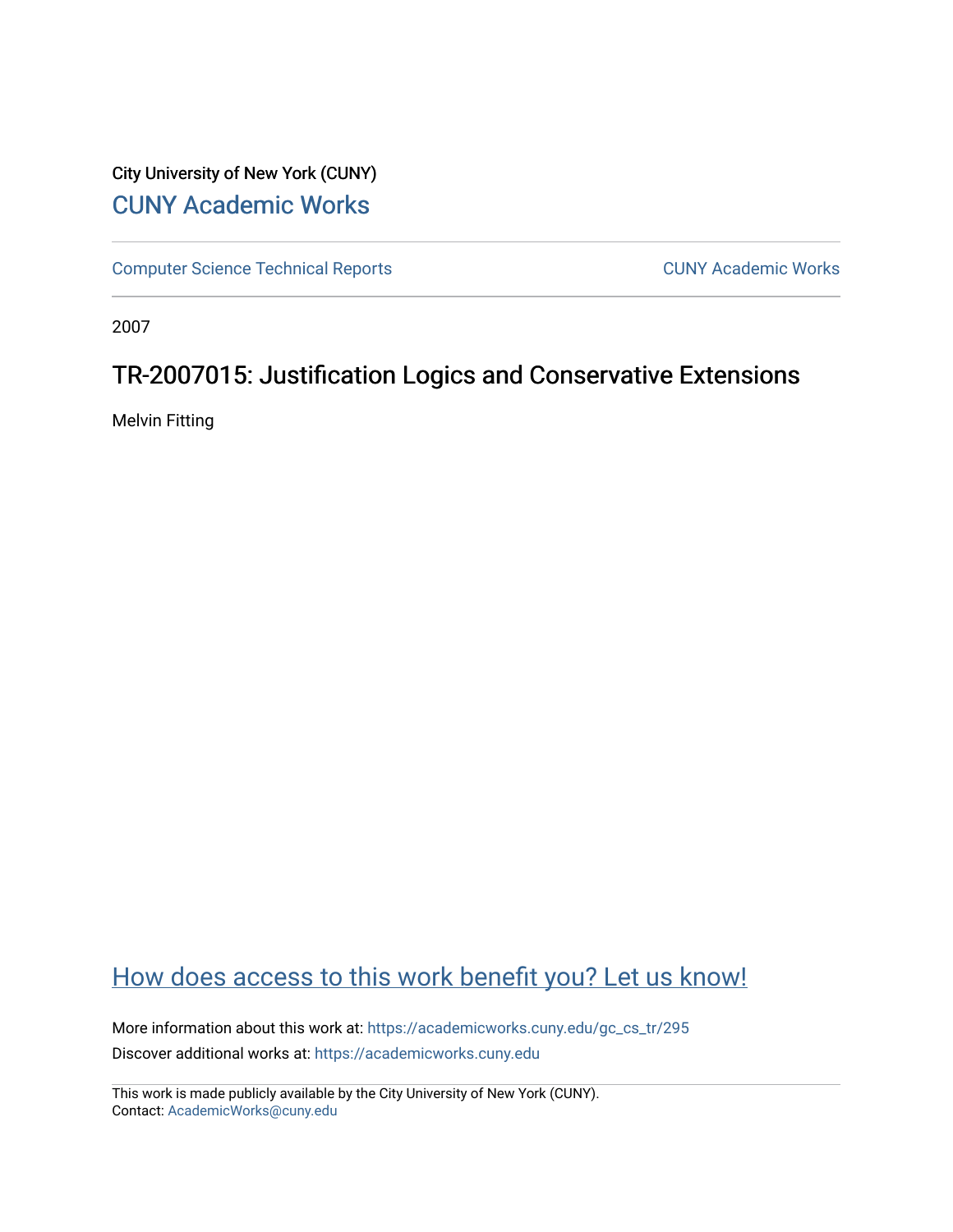## Justification Logics and Conservative Extensions

Melvin Fitting

Dept. Mathematics and Computer Science Lehman College (CUNY), 250 Bedford Park Boulevard West Bronx, NY 10468-1589 e-mail: melvin.fitting@lehman.cuny.edu web page: comet.lehman.cuny.edu/fitting

July 2, 2007

#### Abstract

Several justification logics have evolved, starting with the logic LP, [2]. These can be thought of as explicit versions of modal logics, or logics of knowledge or belief in which the unanalyzed necessity operator has been replaced with a family of explicit justification terms. Modal logics come in various strengths. For their corresponding justification logics, differing strength is reflected in different vocabularies. What we show here is that for justification logics corresponding to modal logics extending T, extensions are actually conservative. Our method of proof is very simple, and general enough to also handle several justification logics not directly corresponding to modal logics. Our methods do not, however, allow us to prove comparable results for justification logics corresponding to modal logics that do not extend T. That is, we are able to handle explicit logics of knowledge, but not explicit logics of belief. This remains open.

#### 1 Introduction

Let us begin with the obvious. In the sequence of modal logics  $\mathsf{T}$ , **S4, S5**, each is stronger than the one before. They have the same vocabulary, so it does not make sense to ask if each is conservative over its predecessor. But each of these logics has an explicit counterpart. These are logics in which, instead of formulas of the form  $\Box X$ , we have formulas of the form  $t:X$ , read "t is an explicit justification, or reason, for  $X$ ." These explicit justifications come equipped with certain machinery, and there is a small calculus involving this machinery. The first such logic was LP, an explicit counterpart of S4, introduced by Sergei Artemov in a series of papers culminating in [2]. The syntax for justification terms in LP allows a 'bang' operator, !. Dropping it produces a logic often called LP(T), an explicit counterpart of T. Adding an operator ? produces a logic often called LP(S5), an explicit counterpart of S5. (All this will be presented more formally below.) What it means to say these are explicit counterparts of the well-known modal logics is embodied in the Realization Theorem, a fundamental result first proved for LP by Artemov, see [2].

**Theorem 1.1 (LP Realization Theorem)** Let X be a modal formula. A realization of X is a formula in the language of LP that results by replacing each occurrence of  $\Box$  with some explicit justification, t. A realization is normal if negative occurrences of  $\Box$  are replaced with distinct variables (which are always part of the language of explicit justification logics).

If X is a theorem of  $S4$  there is some normal realization of X that is a theorem of LP. Conversely (and much simpler), if some realization of  $X$  is a theorem of  $LP$  then  $X$  is a theorem of  $S4$ .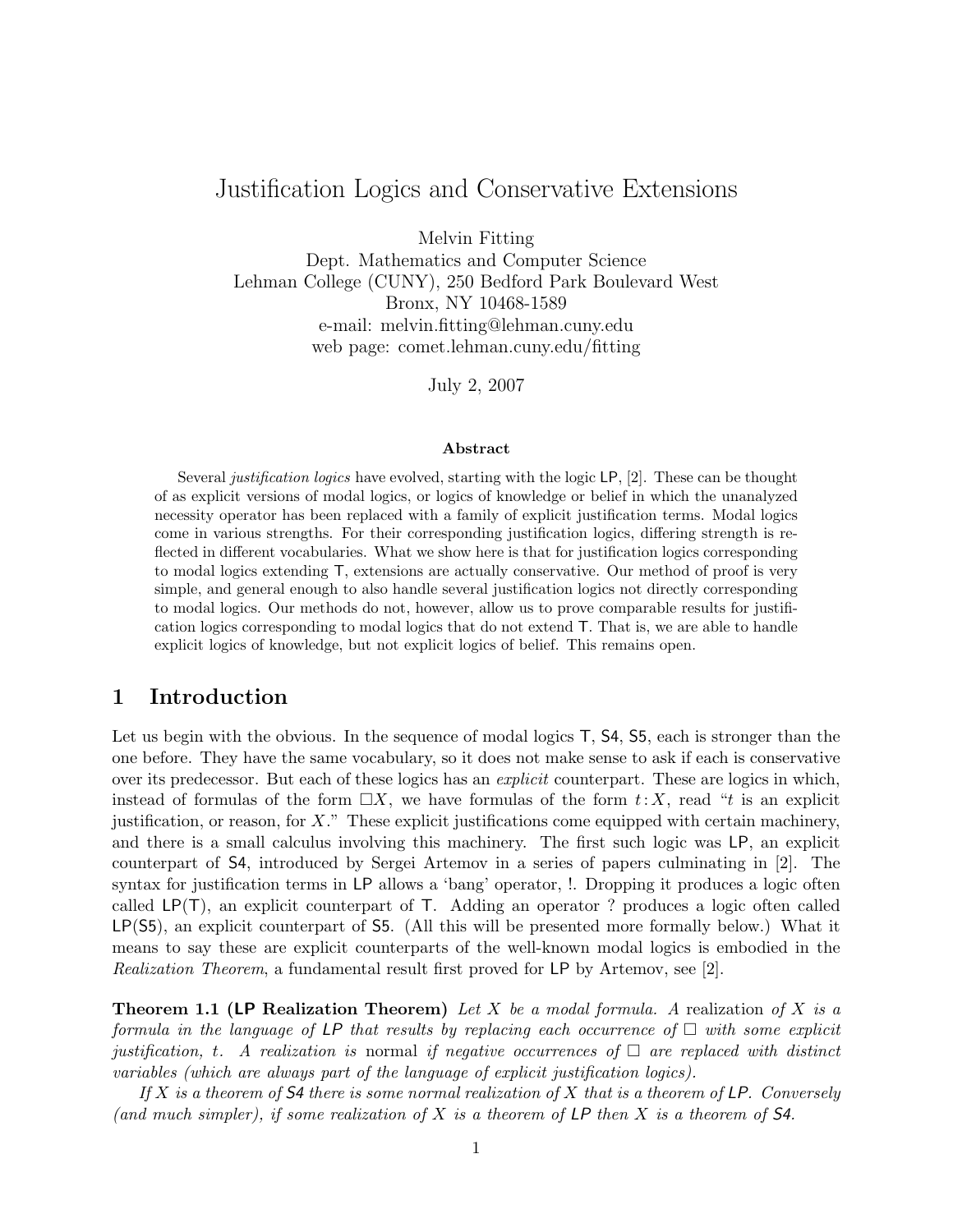There are similar results connecting  $LP(T)$  with T, and  $LP(55)$  with S5. Thus each of the standard modal logics T, S4, and S5 has an explicit counterpart in a very precise sense. Now, each of LP(T), LP = LP(S4), and LP(S5) is an extension of its predecessor, vocabularies are different, and in fact each is a conservative extension of its predecessor.

In this paper we will show the conservativity result just stated, as part of a broader family of similar results. This will be done using a very simple proof theoretic approach. Unfortunately, the approach has its limits, so there are open problems at the end.

## 2 Justification Logics

It is reasonable to assume a reader of this paper is familiar with the standard modal logics: K, T, K4, S4, S5. No other modal logics will be involved here. Justification logics are much less familiar, however, so we first introduce the language, then the axiomatic characterizations for several of them. We also introduce a non-standard system of designating them, which is particularly handy here. Of course we supply the names that are standard in the literature as well. Our non-standard nomenclature is not intended to be used outside this paper.

#### 2.1 Language

We begin with the family of *justification terms*. (These were called *proof terms* in [2], for important reasons that are not part of our concern here.) Justification terms are built up from variables:  $x_1$ ,  $x_2, \ldots$ ; and constant symbols:  $c_1, c_2, \ldots$ . They are built up using the following operation symbols: + and ·, both binary, and ! and ?, both unary. These are used as infix and prefix, respectively.

This is not the place for an elaborate discussion of the intended meaning of these operations. See  $[5]$  for something of a history of the subject. But here is a brief outline.  $\cdot$  is an application operation. The intention is, if t is a justification of  $X \supset Y$  and u is a justification of X then t  $\cdot u$  is a justification of Y. + combines justifications,  $t + u$  justifies whatever t justifies and also whatever u justifies. ! is a kind of positive verifier, if t justifies X then !t justifies the fact that t justifies X. And ? is a negative verifier, if t does not justify X then ?t justifies that fact.

Formulas are built up from propositional letters:  $P_1, P_2, \ldots$ , and a falsehood constant,  $\perp$ , using  $\supset$ , in the usual way, together with an additional rule of formation, t:X is a formula provided t is a justification term and X is a formula.

We will be interested in sub-languages, and so the following notation will be used. If S is any subset of  $\{+, \cdot, ', ', \}$  then  $L(S)$  is that part of the language described above, all of whose justification operations come from the set S.

#### 2.2 Axiomatics

Axiom systems for justification logics evolved from one for LP, either by removing or by adding machinery. To begin with, here is a list of axioms from which we will pick and choose; more properly these are axiom schemes.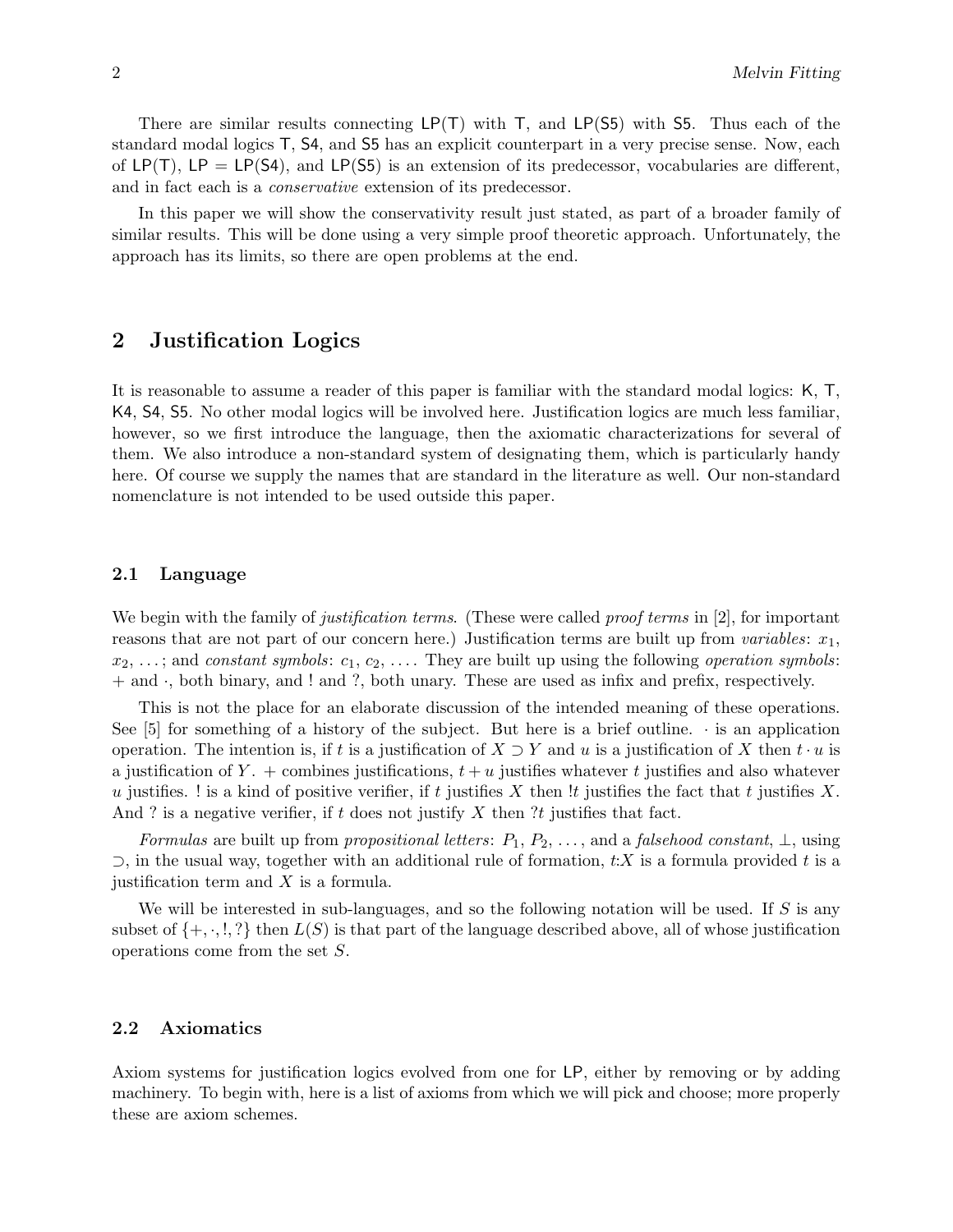| Classical Axioms: | all tautologies                                       |
|-------------------|-------------------------------------------------------|
| Truth Axioms:     | t: $X \supset X$                                      |
|                   | $(X \supset Y) \supset (t:X \supset Y)$               |
|                   | $t(X \supset Y) \supset (u:X \supset Y)$              |
| $+$ Axioms:       | $t:X \supset (t+u):X$                                 |
|                   | $u:X \supset (t+u):X$                                 |
| $\cdot$ Axiom:    | $t:(X \supset Y) \supset (u:X \supset (t \cdot u):Y)$ |
| ! Axiom:          | $t:X \supset !t:t:X$                                  |
| ? Axiom:          | $\neg t:X\supset ?t:\neg t:X$                         |
|                   |                                                       |

The Truth Axioms include two that are not standard. The last two of them are, in fact, easy consequences of the first Truth Axiom. Likewise as Classical Axioms we assume all tautologies, though a finite set of schemes would be sufficient. Both of these peculiarities arise for the same reason, and have to do with the role of constants. Further discussion is postponed until after their role in proofs has been introduced.

For rules, of course we have the standard one.

$$
Modus \; Ponens: \; \frac{X \quad X \supset Y}{Y}
$$

Finally there is a version of the modal necessitation rule, and here there is some non-uniformity. Constant symbols are intended to serve as justifications for truths that we cannot further analyize, but our ability to analyize is dependent on available machinery. Consequently, we have three different versions of the final rule; more will be said about this shortly.

Definition 2.1 The following are versions of a Constant Necessitation rule.

Axiom Necessitation If X is an axiom and c is a constant, then  $c:X$  is a theorem.

- Iterated Axiom Necessitation If X is an axiom and  $c_1, c_2, \ldots, c_n$  are constants, then  $c_1:c_2\ldots c_n:X$ is theorem.
- Theorem Necessitation If X is a theorem and  $c_1, c_2, \ldots, c_n$  are constants, then  $c_1:c_2;\ldots c_n:X$  is theorem.

The rules stated above are progressively stronger. Incidentally, the Theorem Necessitation rule could also have been given recursively: if X is a theorem and c is a constant, then  $c:X$  is a theorem. An important feature of justification logics is *internalization*: if  $X$  is a theorem, then for some justification term t, t:X is a theorem. Typically, the term t can be constructed from a proof of X, but the construction of t requires a certain minimal amount of machinery. Axioms themselves are never the result of elaborate proofs—we simply assume them. This is embodied in the Axiom Necessitation rule above, the weakest of the three versions. If we are working with a justification logic with ! available, and we have the ! axiom, then if  $X$  is an axiom, it has a constant justification, so we have c:X, this in turn has a justification,  $!c.c.X$ , this has its justification,  $!!c:c.X$ , and so on. But if ! is not part of the machinery we cannot take this route, and so *Iterated Axiom Necessitation* is assumed instead. Finally, if we have a really weak justification logic, not containing  $\cdot$ , we lack machinery to analyze anything complex, and the *Theorem Necessitation* version will be assumed everything provable has a justification, about which nothing very interesting can be said.

Clearly the role of constants has much to do with the choice of axioms. Replacing axioms with equivalent versions changes the use of constants in both the Axiom Necessitation and the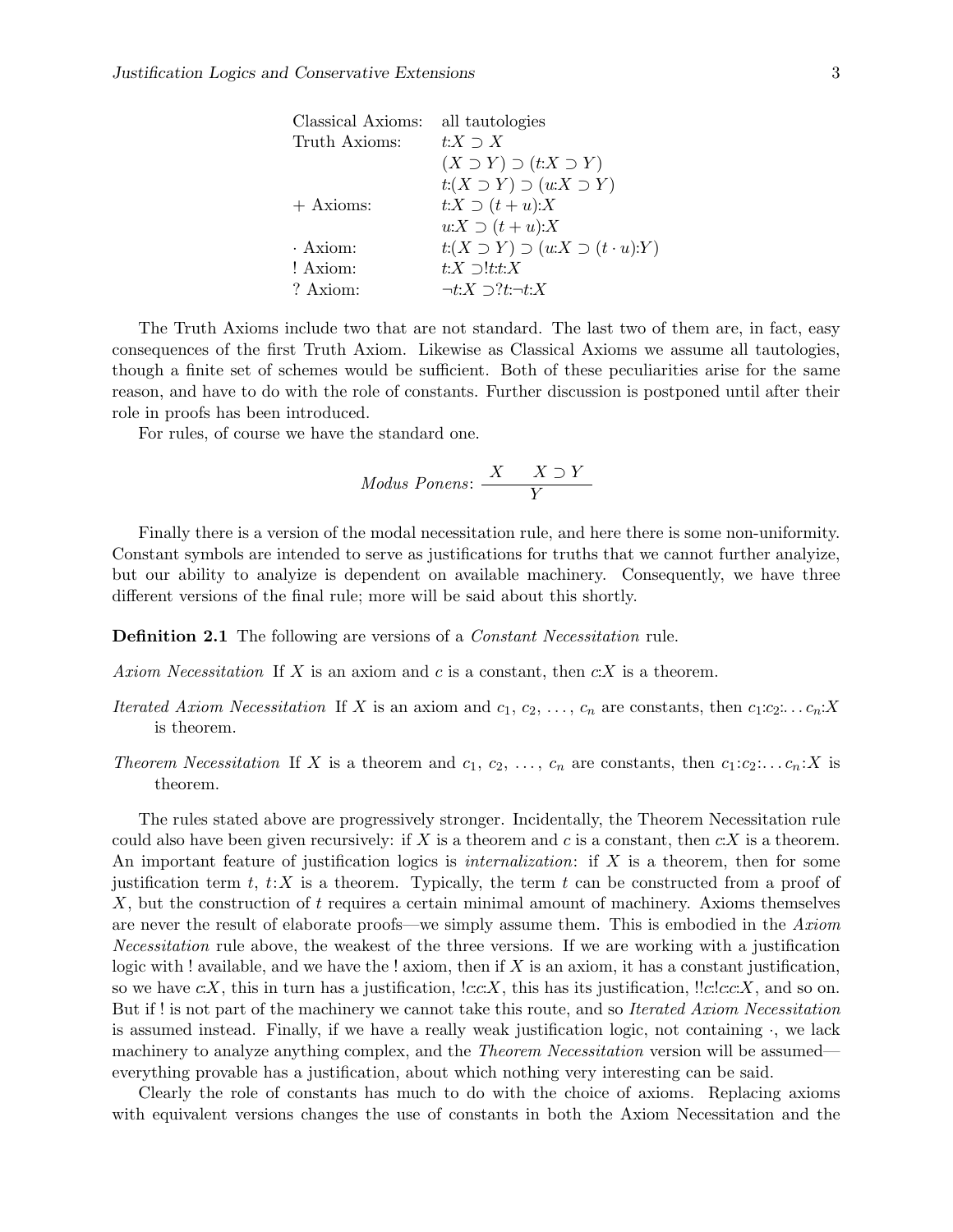Interated Axiom Necessitation rules. It is not simple to say, then, what it means to have equivalent axiomatizations of a justification logic—it does not mean they have the same set of theorems. This will be addressed, very incompletely, in Section 4. For the time being, our peculiar choice of Truth Axioms is so that the behavior of constants is simple to describe when proofs are manipulated in the ways we will consider below.

Now we can properly specify the family of justification logics we will be considering.

**Definition 2.2** Let S be a subset of  $\{+, \cdot, \cdot\}$ . We define two justification logics whose language is  $L(S)$ . They are denoted  $K(S)$  (with K for knowledge) and  $B(S)$  (with B for belief). These have axioms and rules specified as follows.

- 1. For axioms, both  $K(S)$  and  $B(S)$  have the Classical Axioms.  $K(S)$  assumes the Truth Axioms, while  $B(S)$  does not. Finally, both assume the  $+$  axiom if  $+$  is in S, and similarly for  $\cdot$ ,  $\cdot$ , and  $\cdot$ .
- 2. For rules, both have *Modus Ponens.* If ! is in  $S, K(S)$  and  $B(S)$  have the Axiom Necessitation rule. If  $\cdot$  is in S but ! is not,  $K(S)$  and  $B(S)$  have the *Iterated Axiom Necessitation* rule. Finally, if neither ! nor  $\cdot$  is in S,  $K(S)$  and  $B(S)$  have the Theorem Necessitation rule.

The primary utility of the notation introduced here is that it makes it very easy to state our main results compactly below. Since our nomenclature is not standard, here are some correspondences with the literature. Besides these logics, there are others that have been considered in the literature, and there are also systems that can be characterized in present terms, for example  $K({\{\}})$ , that have not been considered in the literature. (It's probably not very interesting.)

| Standard Name | Name Used Here              | Origin                                                                                                                                                                                | Modal Counterpart |
|---------------|-----------------------------|---------------------------------------------------------------------------------------------------------------------------------------------------------------------------------------|-------------------|
| LP(K)         | $B(\{\text{+},\cdot\})$     | $\lceil 3 \rceil$                                                                                                                                                                     | Κ                 |
| $LP^{-}(K)$   | $B(\{\cdot\})$              | $[4] % \includegraphics[width=1\textwidth]{images/TrDiM-Architecture.png} \caption{The figure shows the results of the estimators in the left hand side.} \label{TrDiM-Architecture}$ |                   |
| LP(T)         | $K(\{+,\cdot\})$            | $\left\lceil 3 \right\rceil$                                                                                                                                                          |                   |
| $LP^{-}(T)$   | $K(\{\cdot\})$              | $[4] % \includegraphics[width=0.9\columnwidth]{images/TrDiM1.png} \caption{The figure shows the number of parameters in the left and right.} \label{TrDiM2} %$                        |                   |
| LP(K4)        | $B({+, \cdot, !})$          | $[3] % \includegraphics[width=1\textwidth]{images/Traj_4.pdf} \caption{Schematic diagram of the estimators in the image.} \label{fig:Traj_4.pdf}$                                     | K4                |
| $LP^{-}(K4)$  | $B(\cdot, !)$               | $[4] % \includegraphics[width=1\textwidth]{images/TrDiM-Architecture.png} \caption{The figure shows the results of the estimators in the left hand side.} \label{TrDiM-Architecture}$ |                   |
| I P           | $K({+, \cdot, !})$          | $\left[ 2\right]$                                                                                                                                                                     | S4                |
| I PT          | $K(\{\cdot,\cdot\})$        | 1,4                                                                                                                                                                                   |                   |
| LP(S5)        | $K(\{+, \cdot, \cdot, ?\})$ | 9                                                                                                                                                                                     | S <sub>5</sub>    |

All the logics considered here meet two fundamental properties common to many justification logics. Since these will be needed in Section 4, they are stated here for the record.

**Proposition 2.3 (Substitution Closure)** For every  $S \subseteq \{+, \cdot, \cdot, \cdot\}$ , both  $K(S)$  and  $B(S)$  are closed under term substitution. That is, if  $X$  is a theorem of one of these logics, and  $X'$  is the result of replacing all occurrences of a variable x with a justification term t, then  $X'$  is also a theorem.

The proof for this is standard. It is true for axioms, since they are specified by axiom schemes. Then one shows it is true for each line of a proof by induction on proof length. It should be noted that the role of constants, what is usually called the constant specification, changes in moving from a provable formula to a provable term substitution instance. Suppose, for instance, that we are using the Axiom Necessitation rule. If, originally,  $A(x)$  was an axiom, and we introduced  $c:A(x)$ into the proof, then also  $A(t)$  will be an axiom, and we can similarly introduce  $c:A(t)$ , but now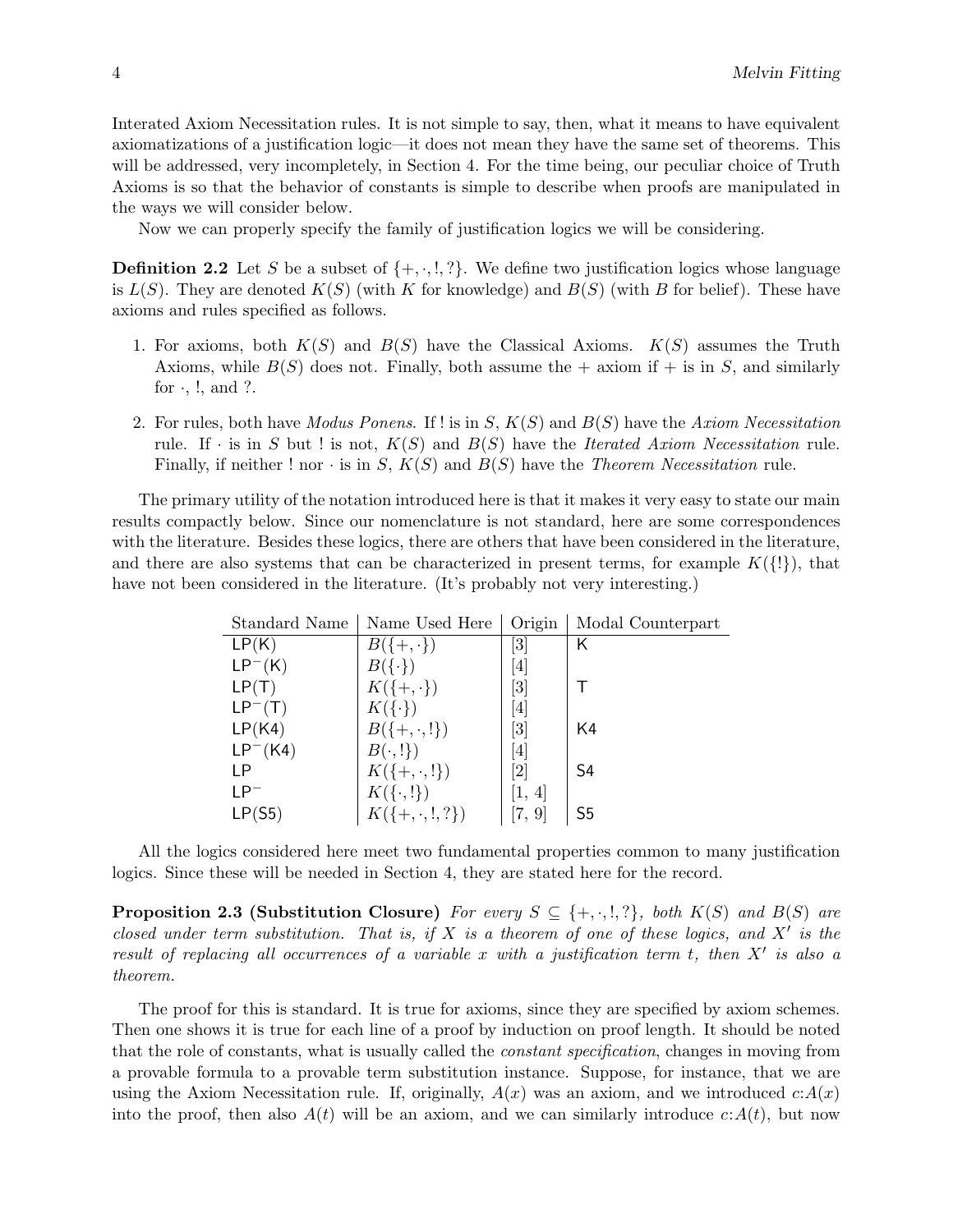c has been associated with two different formulas, and so the constant specification is different than it was. This is a well-known phenomenon, but attention should be called to it at this point. Substitution closure holds for the usual axiomatization of LP, as found in [2], for instance, but with the same problems concerning constant specifications. It likewise holds for axiomatizations of several other justification logics in the literature.

Vladimir Krupski has pointed out (personal communication) that Substitution Closure is a kind of trick. It amounts to an implicit use of constants for schemes and not for individual formulas. There has been work on clarifying the role of substitution by bringing a substitution operation directly into the formalism of the logic, in [8, 10]. Here we are not engaged in a deep analysis, so we stay with the 'tricky' approach.

**Proposition 2.4 (Internalization)** For every  $S \subseteq \{+, \cdot, \cdot\}$ , both  $K(S)$  and  $B(S)$  have the internalization property: if X is a theorem so is  $t: X$  for some ground (that is, variable free) justification term t.

If S contains  $\cdot$ , this proposition has a proof due to Artemov, [2]. If S does not contain  $\cdot$ , the proposition defaults to the Theorem Necessitation rule.

#### 3 Results

**Theorem 3.1** Let  $S_1, S_2 \subseteq \{+, \cdot, \cdot\}$  and suppose  $S_1 \subseteq S_2$ . Then  $K(S_2)$  is a conservative extension of  $K(S_1)$ .

The argument for this Theorem shows how to convert proofs from logic extensions back into proofs in the logic being extended. It does this by eliminating operator symbols.

**Definition 3.2** Let *o* be one of  $+$ ,  $\cdot$ ,  $\cdot$ , or ?. If X is a formula of  $L(\{+,\cdot,\cdot,\cdot\})$ , by  $X^o$  we mean the result of eliminating all justification terms containing o. More precisely, we have the following recursive characterization. For propositional letters  $P^o = P$ , and also  $\perp^o = \perp$ . Of course  $(X \supset$  $(Y)^o = (X^o \supset Y^o)$ . And finally:

$$
(t:X)^o = \begin{cases} X^o & \text{if } o \text{ occurs in } t \\ t:X^o & \text{if } o \text{ does not occur in } t \end{cases}
$$

The central part of the proof of Theorem 3.1 is contained in the following Proposition. Note that its proof is constructive (and simple).

**Proposition 3.3 (Operator Elimination)** Let  $S \subseteq \{+, \cdot, \cdot\}$  and assume o is one of the operation symbols in S. If Z is one of the axioms of  $K(S)$ , then  $Z^o$  is an axiom of  $K(S - \{o\})$ .

Proof There are several cases and subcases, depending on choice of axiom and choice of operation symbol. The argument in each case is straightforward. It might be simpler to construct your own argument rather than reading mine. Here are the cases.

Classical Axiom: If  $Z$  is a tautology, so is  $Z<sup>o</sup>$ .

Truth Axiom: Z is either  $t:X \supset X$  or  $(X \supset Y) \supset (t:X \supset Y)$  There are two simple subcases

 $o$  does not occur in t. Then  $Z^o$  is again a Truth Axiom, of the same kind.

 $o$  occurs in  $t$ . Then  $Z^o$  is a Classical Axiom.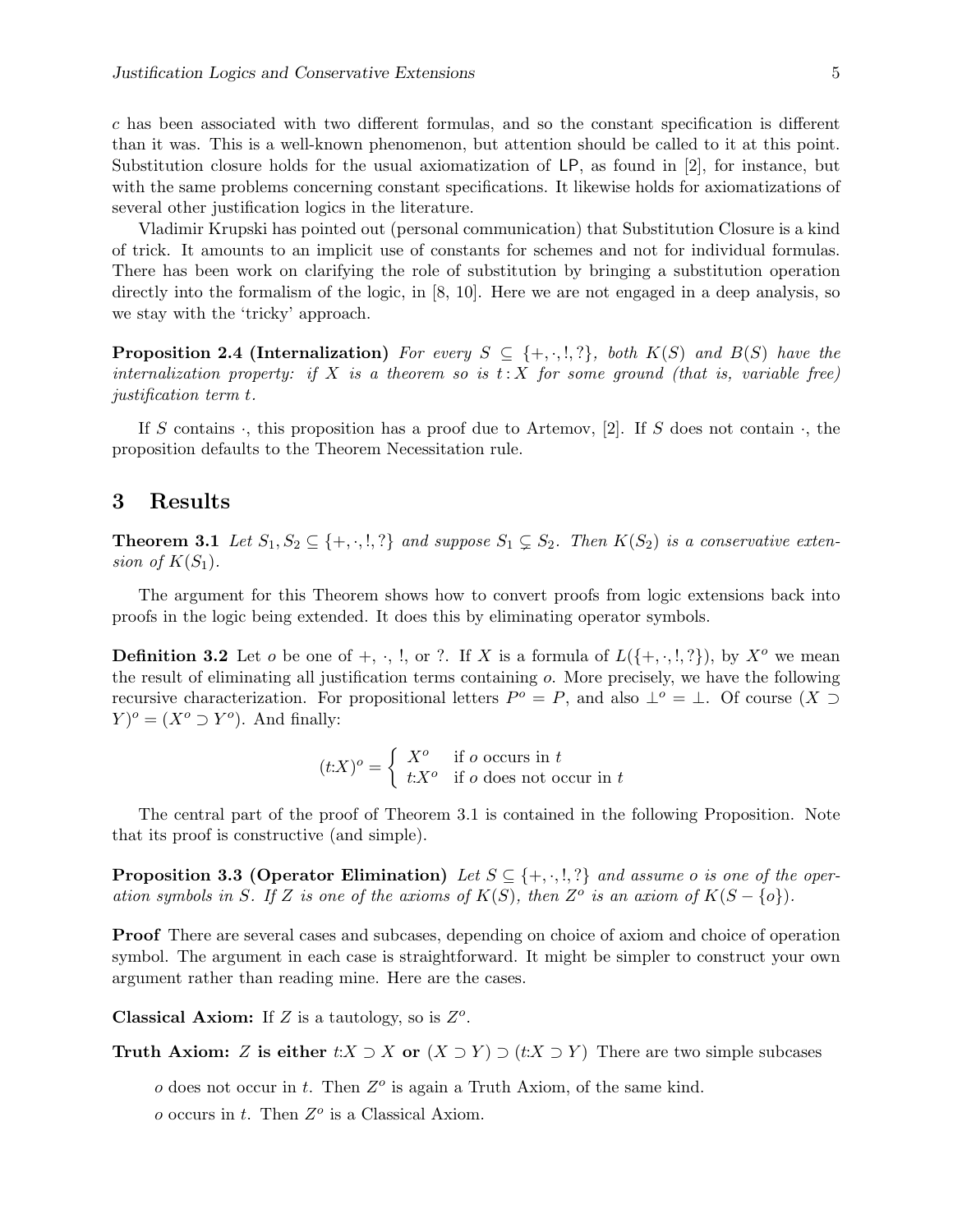- Truth Axiom:  $Z = t:(X \supset Y) \supset (u:X \supset Y)$  Again there are simple subcases.
	- $o$  does not occur in t or in u. Then  $Z<sup>o</sup>$  is again a Truth Axiom, of the same kind.
	- o occurs in u but not in t. Then  $Z^o$  is  $t:(X^o \supset Y^o) \supset (X^o \supset Y^o)$ , a different kind of Truth Axiom.
	- o occurs in t but not in u. Then  $Z^o$  is  $(X^o \supset Y^o) \supset (u:X^o \supset Y^o)$ , again a different kind of Truth Axiom.
	- o occurs in both t and u. Then  $Z^o$  is  $(X^o \supset Y^o) \supset (X^o \supset Y^o)$ , a Classical Axiom.
- + **Axiom:**  $Z = t:X \supset (t+u):X$  The other + axiom is similar so only this one is considered.
	- o occurs in t.  $Z^o$  is  $X^o \supset X^o$ , a Classical Axiom.
	- *o* occurs in *u* but not in *t*.  $Z^o$  is  $t: X^o \supset X^o$ , a Truth Axiom.
	- o occurs in neither t nor u, and o is not +.  $Z^o$  is  $t:X^o \supset (t+u):X^o$ , another + axiom.
	- o occurs in neither t nor u, and o is +.  $Z^o$  is  $t:X^o \supset X^o$ , a Truth Axiom.
- **Axiom:**  $Z = (t:(X \supset Y) \supset (u:X \supset (t \cdot u):Y))$  The subcases are as follows.
	- o occurs in both t and u. In this case  $Z^o$  is  $(X^o \supset Y^o) \supset (X^o \supset Y^o)$ , a Classical Axiom.
	- o occurs in u but not in t. Then  $Z^o$  is  $t:(X^o \supset Y^o) \supset (X^o \supset Y^o)$ , an instance of the first Truth Axiom.
	- o occurs in t but not in u. Then  $Z^o$  is  $(X^o \supset Y^o) \supset (u:X^o \supset Y^o)$ , an instance of the second Truth Axiom.
	- o occurs in neither t nor u, and o is not. Then  $Z^o$  is  $t:(X^o \supset Y^o) \supset (u:X^o \supset (t \cdot u):Y^o)$ , an instance of the · Axiom.
	- o occurs in neither t nor u, and o is  $\cdot$ . Then  $Z^o$  is  $t:(X^o \supset Y^o) \supset (u:X^o \supset Y^o)$ , an instance of the third Truth Axiom.
- ! **Axiom:**  $Z = t: X \supset !t:t:X$  The cases are as follows.
	- o occurs in t.  $Z^o$  is  $X^o \supset X^o$ , a Classical Axiom.
	- o does not occur in t, and o is not !.  $Z^o$  is  $t:X^o \supset !tt:X^o$ , a ! Axiom.
	- o does not occur in t, and o is !.  $Z^o$  is  $t: X^o \supset t: X^o$ , a Classical Axiom.

? **Axiom:**  $Z = \neg t: X \supset ?t : \neg t: X$  This case is similar to the ! case.

Now, finally, there is very little left to do.

**Proof of Theorem 3.1** Suppose  $S_1 \subsetneq S_2$ , where both are subsets of  $\{+, \cdot, \cdot, \cdot\}$ . Assume  $S_2$  contains a single operation symbol  $\sigma$  that is missing from  $S_1$ . (The case of multiple operation symbols is handled by iterating the single operator case.) Let X be a theorem of  $K(S_2)$ , where X does not contain any occurrence of o. We show X is a theorem of  $K(S_1)$ .

Consider a proof of X in  $K(S_2)$ . Replace each line, Z, of that proof with  $Z^o$ . Each axiom of  $K(S_2)$  is replaced with an axiom of  $K(S_1)$ , by Proposition 3.3. Applications of modus ponens turn into other applications of modus ponens. Finally, applications of Constant Necessitation in  $K(S_2)$ turn into applications of Constant Necessitation in  $K(S_1)$ , because  $K(S_2)$  axioms turn into  $K(S_1)$ axioms. Thus the entire proof converts to one in  $K(S_1)$ . Finally, since X did not contain o, it is still the last line of the proof, hence X is provable in  $K(S_1)$ .

 $\blacksquare$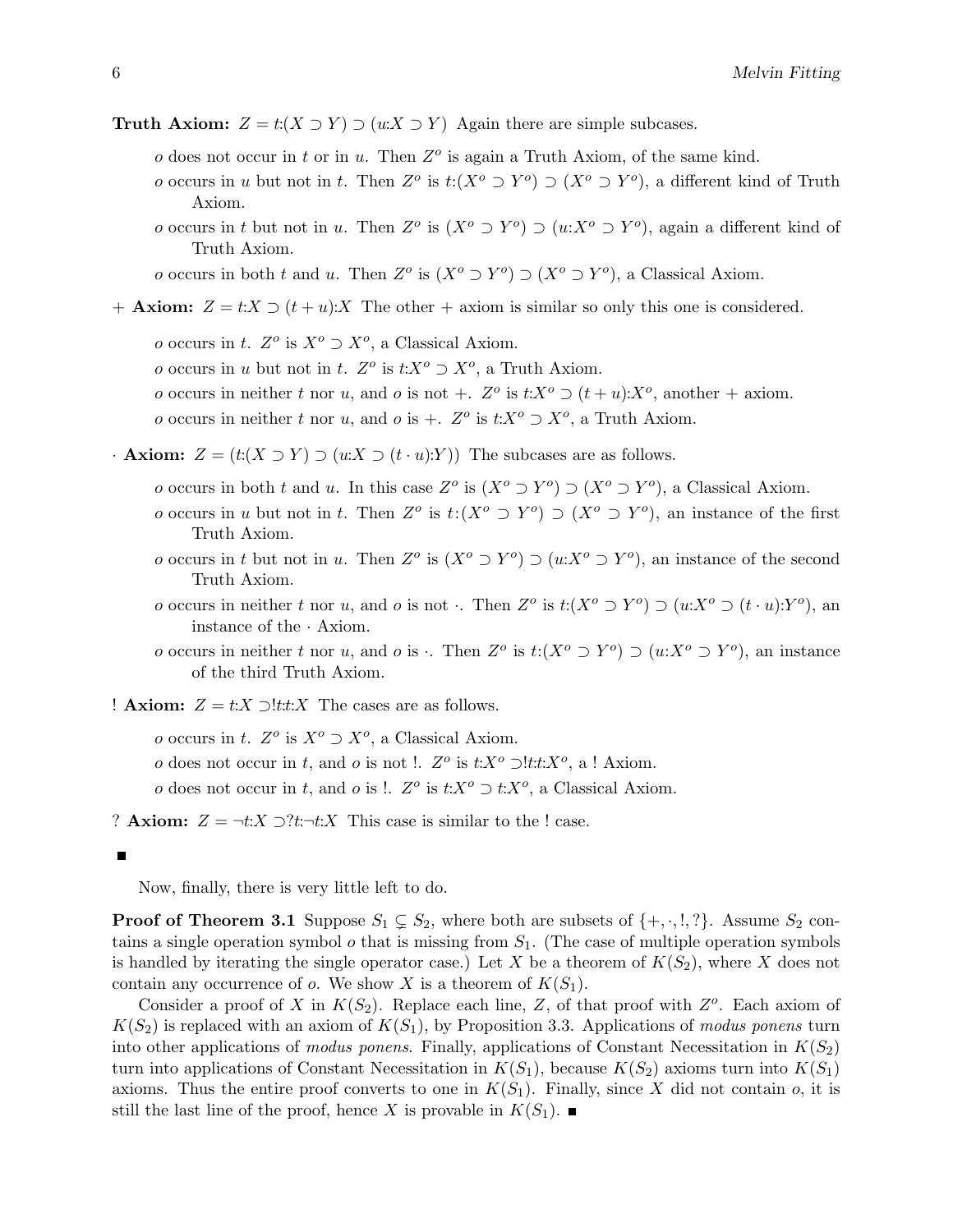### 4 Embedding and Equivalence

The role of constants in justification logics imposes certain peculiar complications. For instance consider LP, or  $K(\{+,\cdot,\cdot\})$  in the temporary terminology of this paper. There is much flexibility possible in its axiomatization. For example, we need an underpinning of classical logic, but that could be axiomatized in several ways—infinitely many different ways, in fact. But this affects applications of the Constant Necessitation rule. If, say,  $X \supset X$  is an axiom, we can infer  $c(X \supset X)$ for a constant c. If instead we have an axiomatization of classical logic in which  $X \supset X$  is not an axiom, nonetheless it will be a theorem, but then Constant Necessitation does not apply to it. We do, however, have the internalization feature to appeal to: for some justification term t,  $t:(X \supset X)$ will be a theorem. In some sense these differences shouldn't matter very much. What is basic in one axiomatization (and so has a constant justification) is subject to proof in the other (and so has a more complex justification), but if we have some straightforward way of going back and forth between these two versions, that should be sufficient. In this section we formally address a very restricted version of the issue. We assume  $\cdot$ ,  $+$ , and ! are present, so the version of Constant Necessitation used is Axiom Necessitation. We also assume a locality condition, defined below. Presumably some of this can be relaxed, but the technical details would become more complex. What is given here is enough to partially justify the presence of three Truth Axiom schema in Section 2.2 instead of the customary single one.

Recall that in this section we are assuming Axiom Necessitation is the version of Constant Necessitation we use. A *constant specification*  $\mathcal C$  is an assignment of axioms to constants. A proof meets constant specification  $\mathcal C$  provided that whenever  $c:X$  is introduced using the Axiom Necessitation rule, then  $X$  is a formula that  $\mathcal C$  assigns to constant  $c$ . A constant specification can be given ahead of time, or created during the course of a proof. A constant specification is injective if at most one formula is associated with each justification term.

**Definition 4.1** We say one justification logic  $J_1$  locally embeds in another,  $J_2$ , provided that for each theorem X of  $J_1$ , there is a mapping from constants of  $J_1$  to justification terms of  $J_2$  that converts  $X$  into a theorem of  $J_2$ .

We say two justification logics are locally equivalent if each embeds in the other.

A similar notion of uniform embedding, and of uniform equivalence, might be defined, in which the mapping on constants does not depend on the formula  $X$ . This is not investigated here. In the following theorem we consider two justification logics which differ only in axioms. They may, for instance, differ in how the underlying classical logic is axiomatized, or as in our case in Section 2.2, in what Truth Axioms are assumed.

**Theorem 4.2 (Embedding)** Let  $J_1$  and  $J_2$  be two justification logics in the same language  $L(S)$ , where S is either  $\{+,\cdot,\cdot\}$  or  $\{+,\cdot,\cdot,\cdot\}$ . We assume the rules of infererence for  $J_1$  and  $J_2$  are modus ponens and Axiom Necessitation, as given in Section 2.2, but the choice of axioms may be entirely different. Suppose we have the following conditions.

- 1.  $J_1$  is axiomatized so that if, in an axiom, all constant symbols are replaced with distinct terms, the result is again an axiom.
- 2.  $J_2$  satisfies Substitution Closure: if X is a theorem, and X' is the result of replacing all occurrences of a variable x with a justification term t, then  $X'$  is also a theorem. (see Proposition 2.3).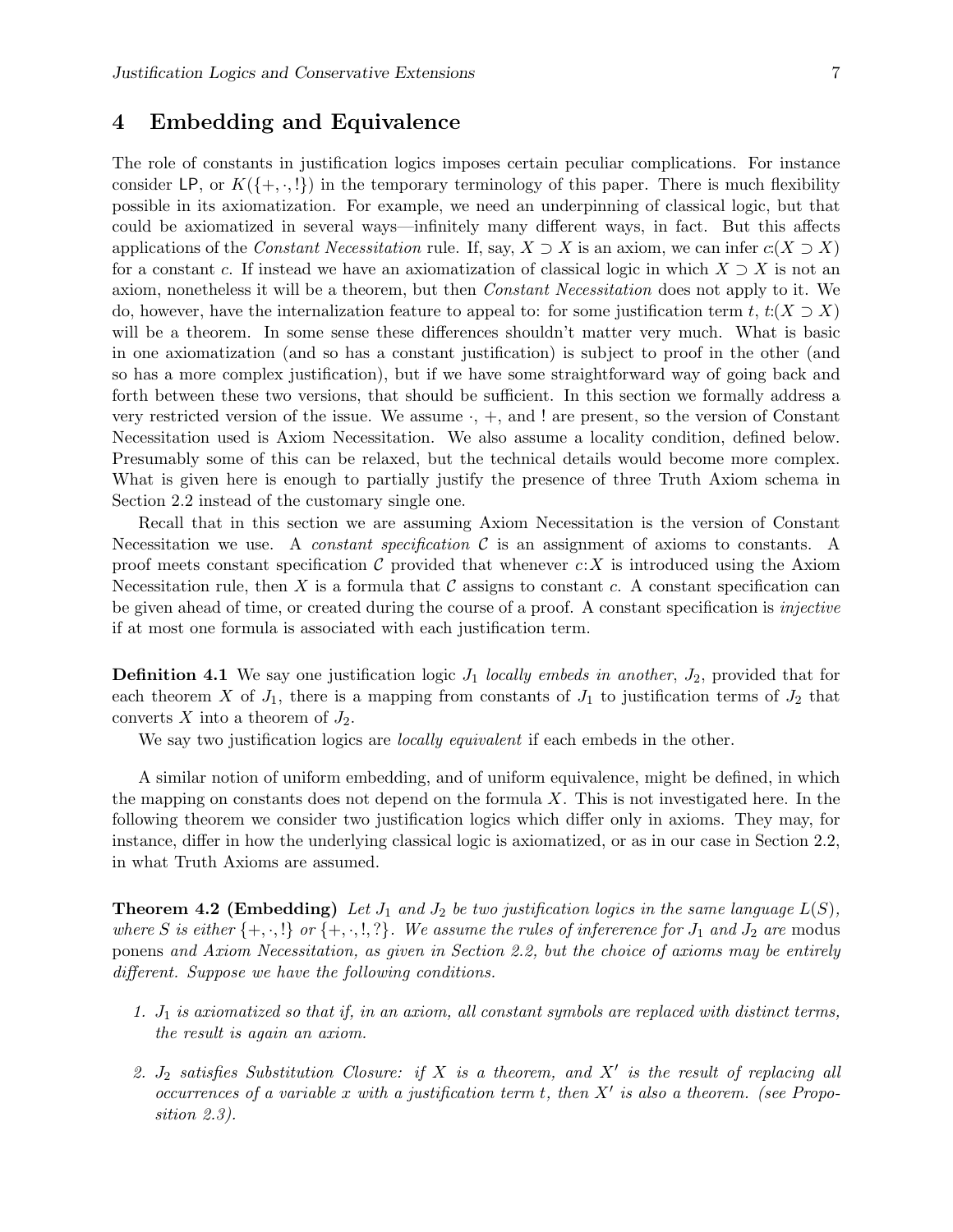- 3.  $J_2$  satisfies Internalization: if X is a theorem so is t:X for some ground justification term t (see Proposition 2.4).
- 4. Every axiom of  $J_1$  is a theorem of  $J_2$ .

Then  $J_1$  locally embeds in  $J_2$ .

Note that the axiomatizations of Section 2.2 all meet condition 1. The same is true of the usual axiomatization of LP, as found in [2] for instance.

**Proof** Let X be a theorem of  $J_1$ , and let P be a proof of X in  $J_1$ . All this is fixed for what follows.

We must create a mapping from constants of  $L(S)$  to terms. If c does not appear in  $\mathcal{P}$ , map c to itself. Now let c be a constant that occurs in  $P$ . If c is not involved in an Axiom Necessitation rule in P, we again map c to itself. Otherwise, say  $c: A_1, \ldots, c: A_n$  are all the members of P that involve constant c and have been introduced using Axiom Necessitation. (Then all of  $A_1$ ,  $\ldots$ ,  $A_n$  are axioms of  $J_1$ . If the constant specification used in P is injective,  $n = 1$  and the use of  $+$  below is unnecessary.) Complications can arise due to the fact that some  $A_i$  may contain occurrences of c itself. If this happens c is said to be *self-referential*, and it was shown in [6] that such self-referentiality is essential. (Thanks to Sergei Artemov for suggestions on how to handle this.)

Let  $A_i$  be one of  $A_1, \ldots, A_n$ . Suppose  $c_1, c_2, \ldots, c_k$  are all the constants occurring in  $A_i$  (in some standard order), where c may occur in the list. For clarity we write  $A_i(c_1, c_2, \ldots, c_k)$  for  $A_i$ . Let  $x_1, x_2, \ldots, x_k$  be variables not occurring in  $A_i$  (again in some standard order). Since  $A_i$  is an axiom of  $J_1$ , which meets condition 1, then  $A_i(x_1, x_2, \ldots, x_k)$  will also be an axiom. Then by condition 4,  $A_i(x_1, x_2, \ldots, x_k)$  is a theorem of  $J_2$ . Since  $J_2$  meets condition 3, there is some ground justification term  $t_i$  such that  $t_i: A_i(x_1, x_2, \ldots, x_k)$  is a theorem of  $J_2$ ; if there is more than one such term, say we choose the first in some standard enumeration. In this way, for each  $i = 1, \ldots, n$  we determine a ground term  $t_i$ . Now we map the constant c to the justification term  $t_1 + \ldots + t_n$ .

For each constant c occurring in  $P$ , let  $t(c)$  be the term that was assigned to c above. For each formula Z in P, let  $t(Z)$  be the formula that results when each constant c in Z is replaced by the justification term  $t(c)$ , and let  $t(\mathcal{P})$  be the sequence that is like  $\mathcal{P}$ , but with each formula Z replaced with  $t(Z)$ . The sequence  $t(\mathcal{P})$  is not, itself, a proof in  $J_2$ , but each item in it is a theorem of  $J_2$ . This has a straightforward proof by induction on position in  $P$ .

If Z is an axiom of  $J_1$  that occurs in  $P$ , since  $J_1$  meets condition 1,  $t(Z)$  will also be an axiom, and hence a theorem of  $J_2$  by condition 4.

Suppose Z occurs in P, and follows from earlier items Y and  $Y \supset Z$  in P by modus ponens, and the result is known for these items. Then  $t(Z)$  similarly follows from  $t(Y)$  and  $t(Y \supset Z)$  $(t(Y) \supset t(Z))$  by modus ponens.

Finally we have the Axiom Necessitation case. Suppose Z is  $c:A$  where A is a  $J_1$  axiom. Say  $A = A(c_1, c_2, \ldots, c_k)$ , where all the constants of A are explicitly displayed. If  $x_1, x_2, \ldots, x_k$  are variables not occurring in A, as seen above, there is a ground term t such that  $t:A(x_1, x_2, \ldots, x_k)$ is a theorem of  $J_2$ , and hence so is  $t(c):A(x_1, x_2, \ldots, x_k)$ , on making use of the axioms for  $+$ . Since  $J_2$  meets condition 2,  $t(c)$ : $A(t(c_1), t(c_2), \ldots, t(c_k))$  is also a theorem, and this is  $t(c:A) = t(Z)$ .

Usually in the literature, the Truth Axiom is taken to be given by a single schema:  $t:X \supset X$ . We assumed two additional schemas:  $(X \supset Y) \supset (t:X \supset Y)$  and  $t:(X \supset Y) \supset (u:X \supset Y)$ . It is an easy consequence of Theorem 4.2 that, for S either  $\{+, \cdot, !\}$  or  $\{+, \cdot, !\}$ , if we had axiomatized  $K(S)$  with the usual single Truth schema instead of the way we did, the resulting logic would have been locally equivalent to the version we used, in the sense of Definition 4.1. Similarly we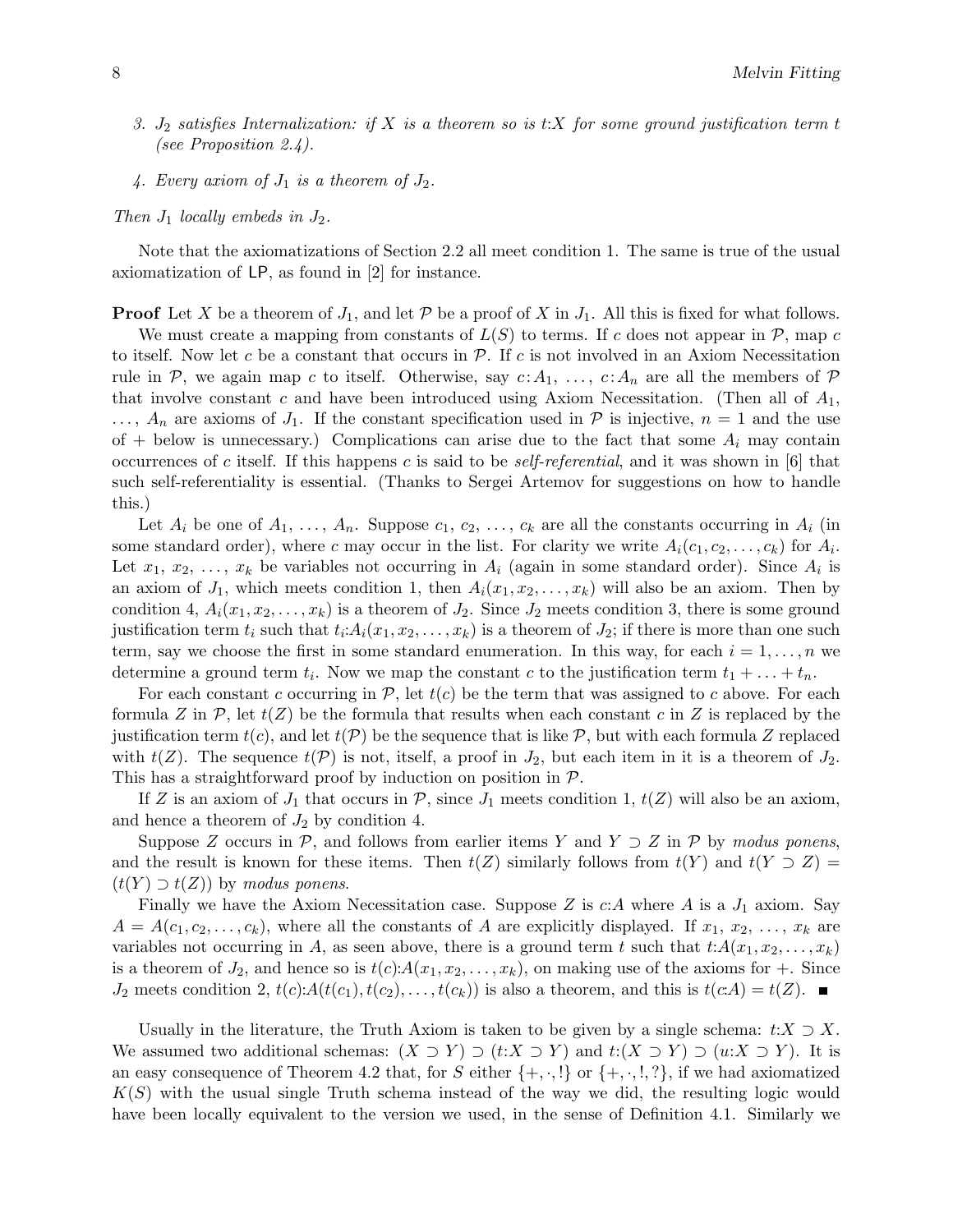could have used "enough" tautologies instead of taking all of them as Classical Axioms, and that would have given locally equivalent logics as well. We made the choice we did because then the manipulations of Proposition 3.3 always turned axioms into axioms, and hence the behavior of Constant Necessitation was simple to describe.

### 5 Conclusion

The main thing left undone is quite obvious: there is no analog of Theorem 3.1 for logics of belief instead of knowledge—of the form  $B(S)$  instead of  $K(S)$ . The methods of proof used here clearly do not extend to explicit logics of belief. Many of the cases involved in the proof of Proposition 3.3 yielded an instance of a Truth Axiom schema. Without the Truth Axioms, present methods cannot succeed. Nonetheless, either a belief analog of Theorem 3.1 holds, or it does not. A result either way would be of interest. The obvious conjecture is that it holds, but a proof is left to others.

One other item was left quite unfinished. Theorem 4.2 needed the presence of  $+$ ,  $\cdot$  and  $\cdot$ ! Producing a version not needing ! is probably straightforward, but a bit messy to state. Dropping + complicates things, unless we start with an injective constant specification. A version without · probably has little intrinsic interest. Likewise, the status of local/global seems to depend on whether or not injective constant specifications are used, but this has not been investigated. A full examination of what 'equivalence' ought to mean for justification logics still awaits. The result proved here is just an easy first step.

### References

- [1] S. Artemov. Explicit provability: the intended semantics for intuitionistic and modal logic. Technical Report CFIS 98-10, Cornell University, 1998.
- [2] S. Artemov. Explicit provability and constructive semantics. The Bulletin for Symbolic Logic, 7(1):1–36, 2001.
- [3] V. Brezhnev. Explicit counterparts of modal logic (in Russian). Master's thesis, Lomonosov Moscow State University, 1999.
- [4] M. C. Fitting. The logic of proofs, semantically. Annals of Pure and Applied Logic, 132:1–25, 2005.
- [5] M. C. Fitting. Reasoning with justifications. Forthcoming in Studia Logica, 2007.
- [6] R. Kuznets. On self-referentiality in modal logic. The Bulletin of Symbolic Logic, 12(3):510, 2006.
- [7] E. Pacuit. A note on some explicit modal logics. In C. Dimitracopoulos, editor, Proceedings of the Fifth Panhellenic Logic Symposium, pages 117–125, 2005.
- [8] N. Rubtsova. Logic of proofs with substitution operation. To appear in Mat. Zametki (Russian).
- [9] N. Rubtsova. Evidence reconstruction of epistemic modal logic S5. In D. Grigoriev, J. Harrison, and E. A. Hirsch, editors, *Computer Science* — *Theory and Applications*, Lecture Notes in Computer Science, vol 3967, pages 313–321. Springer-Verlag, 2006.